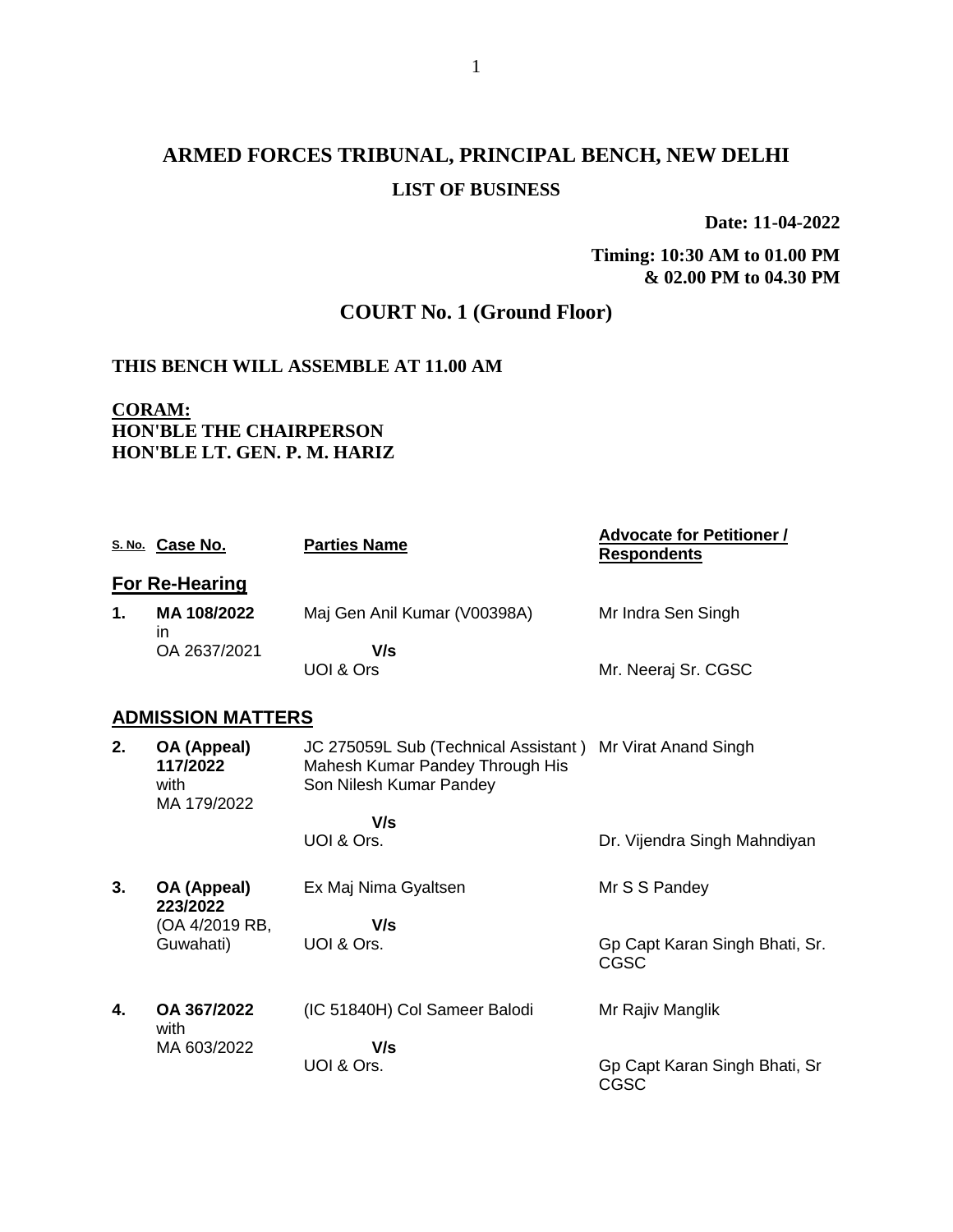| 5.  | OA 682/2022                   | IC-52587Y Col Santosh Philip                                        | Mr S S Pandey & Associates |
|-----|-------------------------------|---------------------------------------------------------------------|----------------------------|
|     |                               | V/s<br>UOI & Ors.                                                   | None                       |
| 6.  | OA 686/2022<br>with           | Avm AK Singh (Retd) (17041 A)                                       | Mr Ankur Chhibber          |
|     | MA 883/2022                   | V/s<br>UOI & Ors.                                                   | None                       |
| 7.  | OA 688/2022<br>(TA 6/2021 RB, | Ex Hav Sahirul Haque (17004139N)                                    | Mr Ajit Kakkar             |
|     | Kolkata)                      | V/s<br>UOI & Ors.                                                   | Mr Satya Ranjan Swain      |
| 8.  | OA 694/2022                   | IC-47908F Col Ran Singh Dudee<br>(Retd)                             | Applicant-in-Person        |
|     |                               | V/s<br>UOI & Ors.                                                   | None                       |
| 9.  | OA 695/2022                   | SS-45411L Maj Pradeep Sharma                                        | Mr S S Pandey & Associates |
|     |                               | V/s<br>UOI & Ors.                                                   | None                       |
| 10. | OA 696/2022                   | (IC 52416 M) Brig Sanjay Vadhera SM                                 | Mr S S Pandey & Associates |
|     |                               | V/s<br>UOI & Ors.                                                   | None                       |
| 11. | OA 702/2022                   | (MR 04968 H) Maj Gen Ramandeep<br>Singh Ahluwalia VSM               | Mr S S Pandey & Associates |
|     |                               | V/s<br>UOI & Ors.                                                   | None                       |
| 12. | OA 705/2022                   | Smt Satyawati D/o Late Sep Ved Singh Ms Sangeeta Tomar<br>(3143597) |                            |
|     |                               | V/s<br>UOI & Ors.                                                   | Mr. Shyam Narayan          |
|     | <b>MA (EXECUTION)</b>         |                                                                     |                            |
| 13. | MA 1908/2019<br>in.           | IC-509191W Ex Lt Col Rajan Sawhney Mr. SS Pandey                    |                            |
|     | OA 124/2012                   | V/s                                                                 |                            |

 **V/s** UOI & Ors Mr. Harish V Shankar

2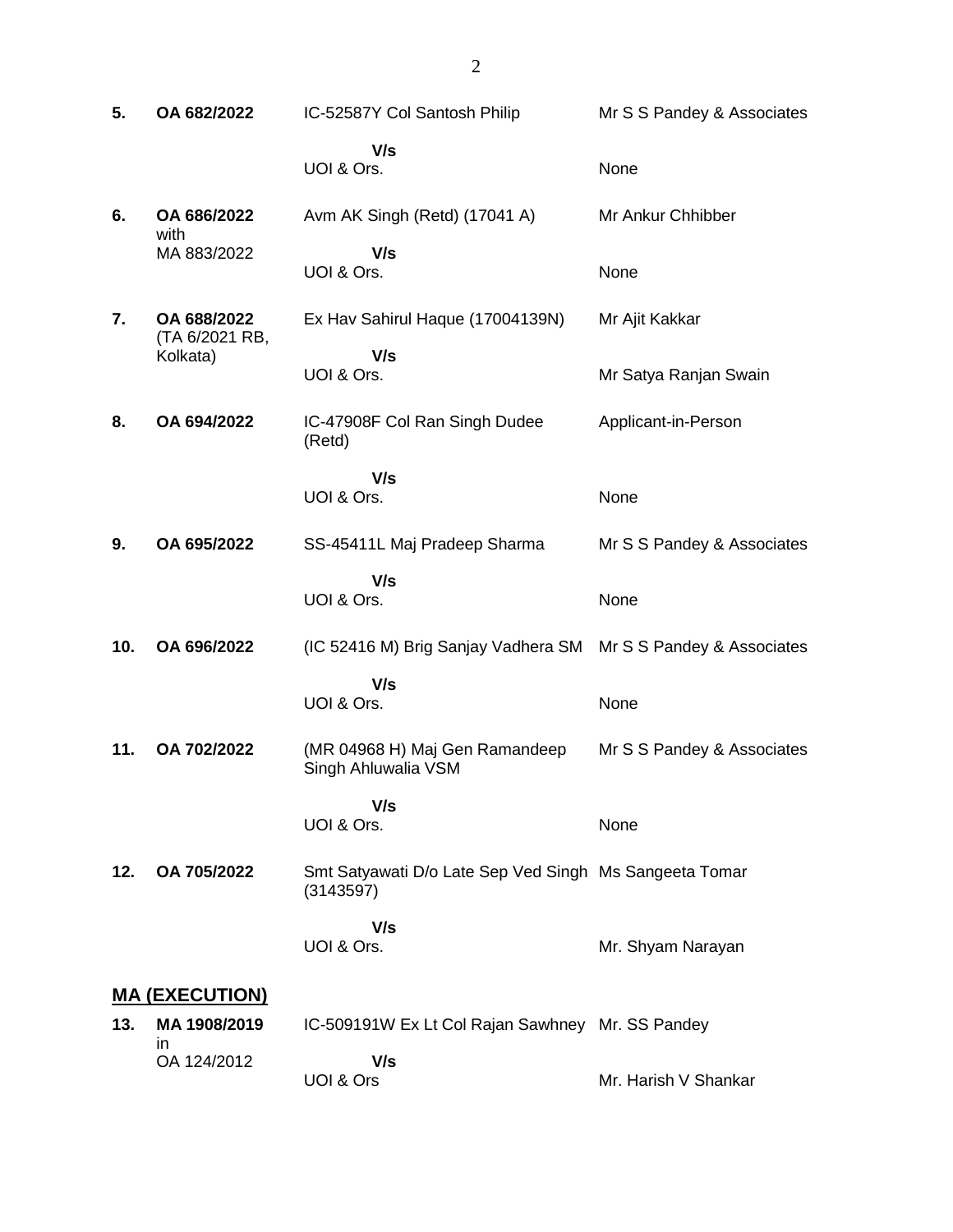| 14. | MA 1410/2020<br>in<br>OA 120/2019  | No. 2997829-L Nk Devendra Singh<br>(Retd.)        | Ms. Archana Ramesh                          |
|-----|------------------------------------|---------------------------------------------------|---------------------------------------------|
|     |                                    | V/s                                               |                                             |
|     |                                    | UOI & Ors.                                        | Mr. Avdhesh Kumar Singh                     |
| 15. | MA 1543/2021<br>in<br>OA 1043/2020 | <b>JWO Raghvendra Singh (Retd) (No</b><br>679159) | Mr Manoj Kr Gupta                           |
|     |                                    | V/s                                               | Mr. Arvind Patel & Mr.                      |
|     |                                    | UOI & Ors                                         | Pushpendra Kumar Dhaka for<br>Bank of India |

#### **MA (OTHERS)**

| 16. | MA 15/2022  | IC-62014H Lt Col Jagdish Singh Ulshai Mr Rajiv Manglik |                              |
|-----|-------------|--------------------------------------------------------|------------------------------|
|     | OA 187/2019 | V/s                                                    |                              |
|     |             | UOI & Ors                                              | Dr. Vijendra Singh Mahndiyan |

- **17. MA 860/2022** in OA 149/2022 Hav Benche Lal (15132333 F)  **V/s** UOI & Ors Mr Ajit Kakkar & Associates Mr. Satya Ranjan Swain
- **18. MA 897/2022** in OA 747/2019 Ex Sigmn Surinder Kumar (13836983) Mr Ajit Kakkar & Associates  **V/s**

Ms Suman Chauhan

Mr. Neeraj, Sr. CGSC

Sethi R-6

UOI & Ors

**19. MA 898/2022** in OA 1403/2020 Col Nandu Kumar B N (Retd) (TA-42208K)  **V/s** Mr Ajit Kakkar & Associates

UOI & Ors

#### **PART HEARD**

**20. OA 1570/2016** Ex Lt Aditya Singh Yadav  **V/s** UOI & Ors. Mr. S S Pandey Mr Harish V Shankar

### **Pleadings Not Complete**

| 21. | OA 259/2021<br>with | Lt Cdr Arun Kumar VD (42943-Y) | Mr Indra Sen Singh & Kirtika<br>Chhatwal                         |
|-----|---------------------|--------------------------------|------------------------------------------------------------------|
|     | MA 855/2022         |                                |                                                                  |
|     |                     | V/s                            |                                                                  |
|     |                     | UOI & Ors.                     | Mr Harish V Shankar R-1 to R-4,<br>None for R-5 and Mr. Jasman S |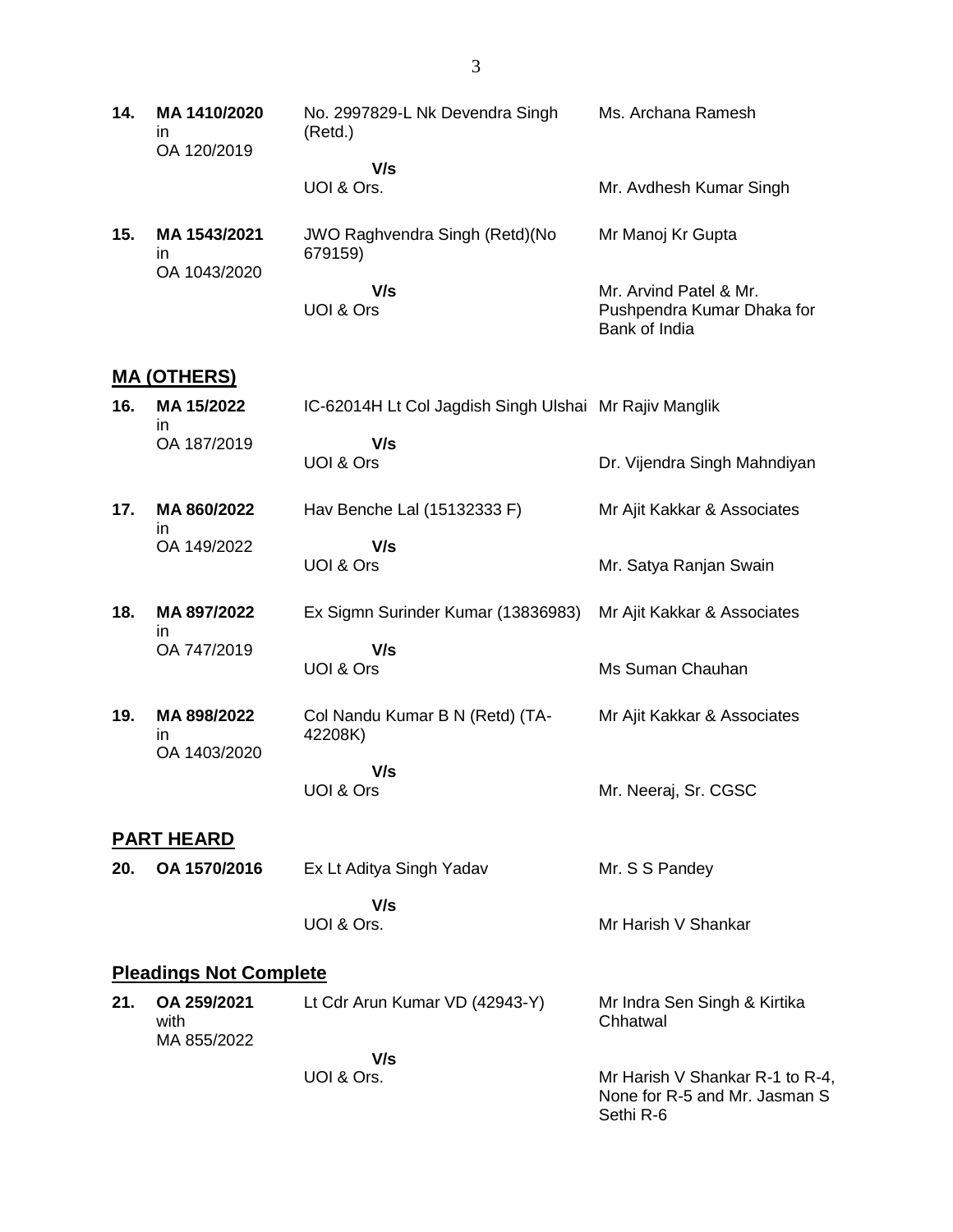| 22.         | OA 295/2021                         | Cpl Anil Kumar Essa (789227 K)          | Mr Ajit Kakkar & Associates                                |
|-------------|-------------------------------------|-----------------------------------------|------------------------------------------------------------|
|             |                                     | V/s<br>UOI & Ors.                       | Dr Vijendra Singh Mahndiyan for<br>R-1 - R-3, None for R-4 |
| 23.         | OA 358/2021<br>with                 | Maj Desai Prajakta Hemant (44382-P)     | Ms Archana Ramesh                                          |
|             | MA 439/2021 &<br>532/2022           | V/s<br>UOI & Ors.                       | Dr Vijendra Singh Mahndiyan for<br>R 1-3, None for R-4     |
| 24.         | OA 1458/2021                        | Lt Col Tarun Rana (IC 67389L)           | Mr I S Singh & Kartika Chhatwal                            |
|             |                                     | V/s<br>UOI & Ors.                       | Mr. Rajeev Kumar                                           |
| <b>WITH</b> |                                     |                                         |                                                            |
| 25.         | OA 1607/2021<br>with<br>MA 915/2022 | Lt Col Karan Mehta (IC 65960M)          | Mr Indra Sen Singh & Kirtika<br>Chhatwal                   |
|             |                                     | V/s<br>UOI & Ors.                       | Mr. Neeraj, Sr CGSC                                        |
| <b>WITH</b> |                                     |                                         |                                                            |
| 26.         | OA 1608/2021<br>with<br>MA 913/2022 | Lt col Sujeet Deshmukh (IC 68465Y)      | Mr Indra Sen Singh & Kirtika<br>Chhatwal                   |
|             |                                     | V/s<br>UOI & Ors.                       | Mr. Harish V Shankar                                       |
| <b>WITH</b> |                                     |                                         |                                                            |
| 27.         | OA 1751/2021<br>with<br>MA 914/2022 | (IC-60694 P) Lt Col Nitin Joshi         | Mr Indra Sen Singh & Ms Kirtika<br>Chhatwal                |
|             |                                     | V/s<br>UOI & Ors.                       | Mr. Neeraj, Sr CGSC                                        |
| <b>WITH</b> |                                     |                                         |                                                            |
| 28.         | OA 1753/2021                        | (IC-64418 K) Lt Col Chetan Pande<br>V/s | Mr Indra Sen Singh & Ms Kirtika<br>Chhatwal                |
|             |                                     | UOI & Ors.                              | Mr. Neeraj, Sr CGSC                                        |

**WITH**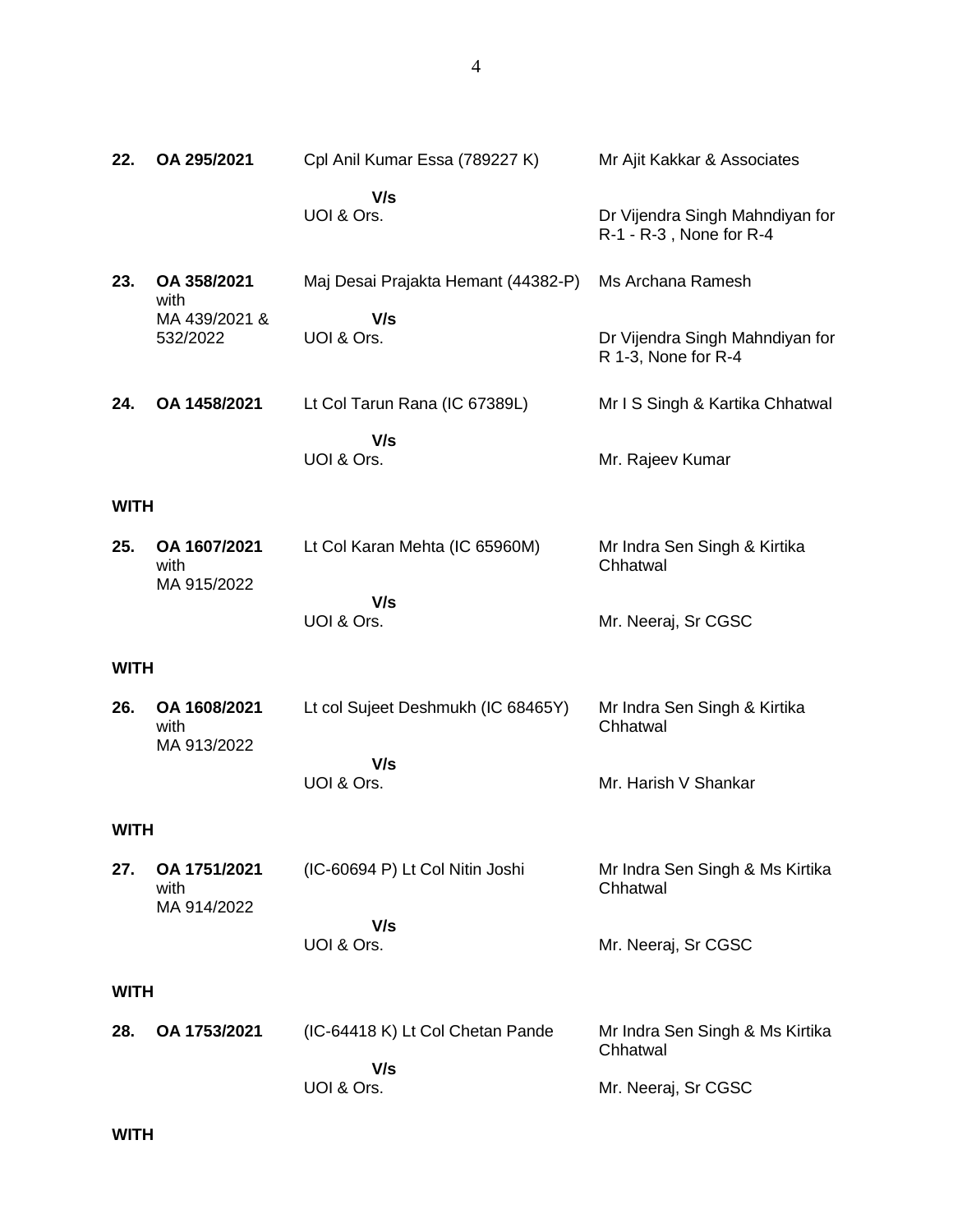| 29.         | OA 1840/2021 | Lt Col Akshay Sati (IC 64241F)          | Mr I S Singh & Kirtika Chhatwal              |
|-------------|--------------|-----------------------------------------|----------------------------------------------|
|             |              | V/s<br>UOI & Ors.                       | Dr. Vijendra Singh Mahndiyan                 |
| <b>WITH</b> |              |                                         |                                              |
| 30.         | OA 1869/2021 | IC-63133L Lt Col Anil Singh<br>V/s      | Mr Indra Sen Singh/Kirtika<br>Chhatwal       |
|             |              | UOI & Ors.                              | Gp Capt Karan Singh Bhati, Sr<br><b>CGSC</b> |
| <b>WITH</b> |              |                                         |                                              |
| 31.         | OA 2391/2021 | IC-53639W Col Prakash Singh Rana<br>V/s | Mr Indra Sen Singh/Kirtika<br>Chhatwal       |
|             |              | UOI & Ors.                              | Mr. Neeraj, Sr. CGSC                         |
| <b>WITH</b> |              |                                         |                                              |
| 32.         | OA 2432/2021 | IC-52490N Col Rahul Trivedi             | Mr Indra Sen Singh/Kirtika<br>Chhatwal       |
|             |              | V/s<br>UOI & Ors.                       | Gp Capt Karan Singh Bhati, Sr<br><b>CGSC</b> |
| <b>WITH</b> |              |                                         |                                              |
| 33.         | OA 2576/2021 | (Ic-67004 H) Lt Col Puneet Kumar        | Mr Indra Sen Singh & Ms Kirtika<br>Chhatwal  |
|             |              | V/s<br>UOI & Ors.                       | Mr. Neeraj, Sr CGSC                          |
| <b>WITH</b> |              |                                         |                                              |
| 34.         | OA 2577/2021 | Col M Balaji (IC 54244 F)               | Mr Indra Sen Singh & Ms Kirtika<br>Chhatwal  |
|             |              | V/s<br>UOI & Ors.                       | Mr. Neeraj, Sr CGSC                          |
| <b>WITH</b> |              |                                         |                                              |
| 35.         | OA 2339/2021 | IC-54871N Col Sandeep Chahal            | Mr Indra Sen Singh/Kirtika<br>Chhatwal       |
|             |              | V/s<br>UOI & Ors.                       | Mr. Neeraj, Sr CGSC                          |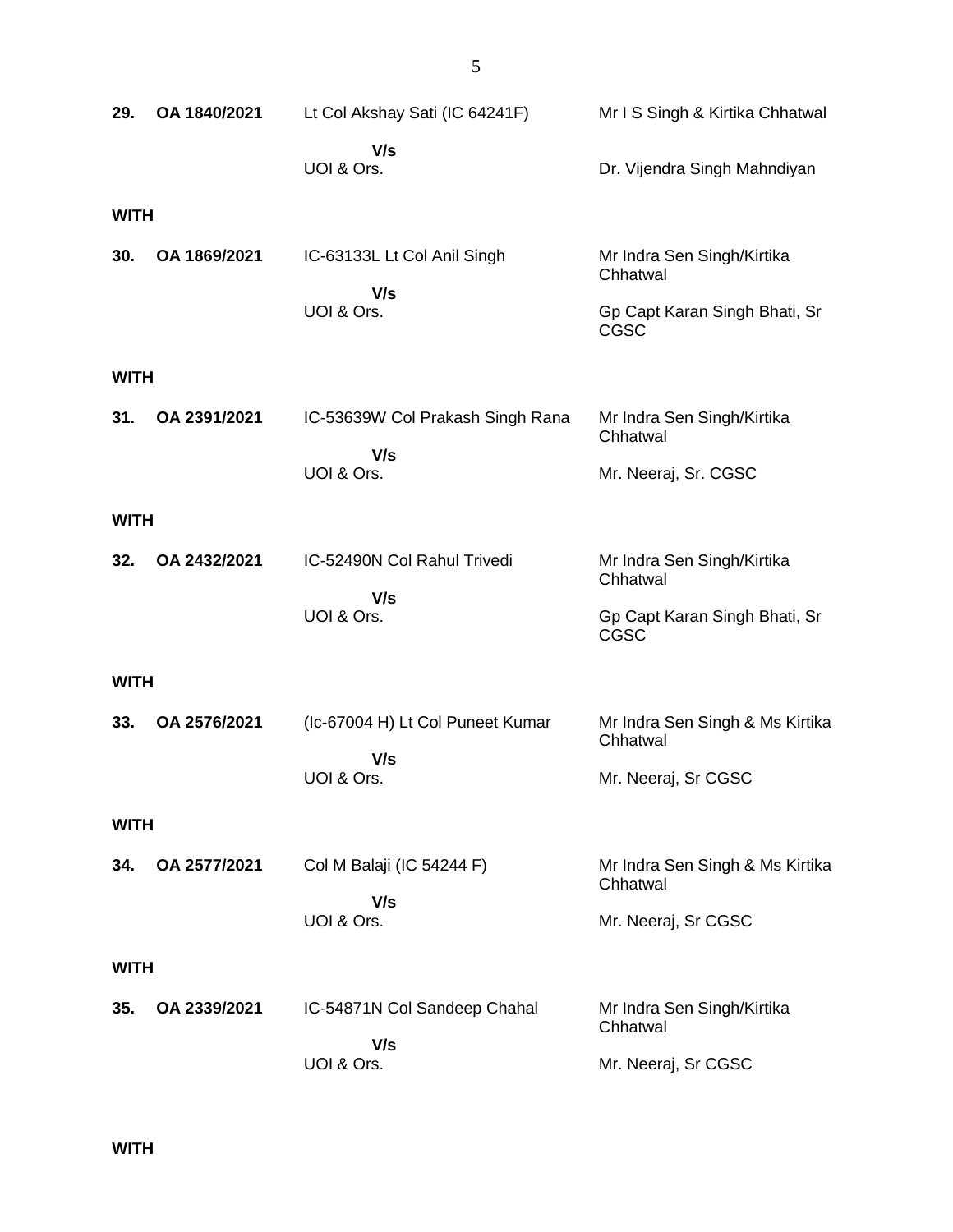| 36.                | OA 2446/2021                        | Col Jasdeep Singh (IC 52398P)<br>V/s<br>UOI & Ors. | Mr Indra Sen singh & Kirtika<br>Chhatwal<br>Gp Capt Karan Singh Bhati, Sr<br>CGSC           |
|--------------------|-------------------------------------|----------------------------------------------------|---------------------------------------------------------------------------------------------|
| <b>WITH</b><br>37. | OA 2447/2021<br>with<br>MA 912/2022 | (IC 53952 F) Col Ritesh Bahl<br>V/s<br>UOI & Ors.  | Mr Indra Sen Singh & Ms Kirtika<br>Chhatwal<br>Gp Capt Karan Singh Bhati, Sr<br><b>CGSC</b> |
| <b>WITH</b>        |                                     |                                                    |                                                                                             |
| 38.                | OA 2823/2021                        | IC-53552P Col Kartar Singh<br>V/s<br>UOI & Ors.    | Mr Indra Sen Singh/Rahul Vyas<br>Mr. V Pattabhi Ram                                         |
| <b>WITH</b>        |                                     |                                                    |                                                                                             |
| 39.                | OA 2477/2021                        | Col Praveen Kumar Singh (IC 54746K)                | Mr Indra Sen Singh & Kirtika<br>Chhatwal                                                    |
|                    |                                     | V/s<br>UOI & Ors.                                  | Mr Rajeev Kumar                                                                             |
| 40.                | OA 2637/2021<br>with<br>MA 385/2022 | Maj Gen Anil Kumar (V00398A)                       | Mr Indra Sen Singh & Rahul<br>Vyas                                                          |
|                    |                                     | V/s<br>UOI & Ors.                                  | Mr. Anil Gautam                                                                             |
| 41.                | OA 2843/2021                        | (PA) Niranjan Kumar Singh (JC<br>671466K)<br>V/s   | Mr S S Pandey & Associates                                                                  |
|                    |                                     | UOI & Ors.                                         | Mr. Niranjana Das                                                                           |
| <b>WITH</b>        |                                     |                                                    |                                                                                             |
| 42.                | OA 289/2022                         | (JC 805997 L) Sub (Clk) Alla Ramu                  | Mr S S Pandey & Associates                                                                  |
|                    |                                     | V/s<br>UOI & Ors.                                  | Dr. Vijendra Singh Mahndiyan                                                                |

**WITH**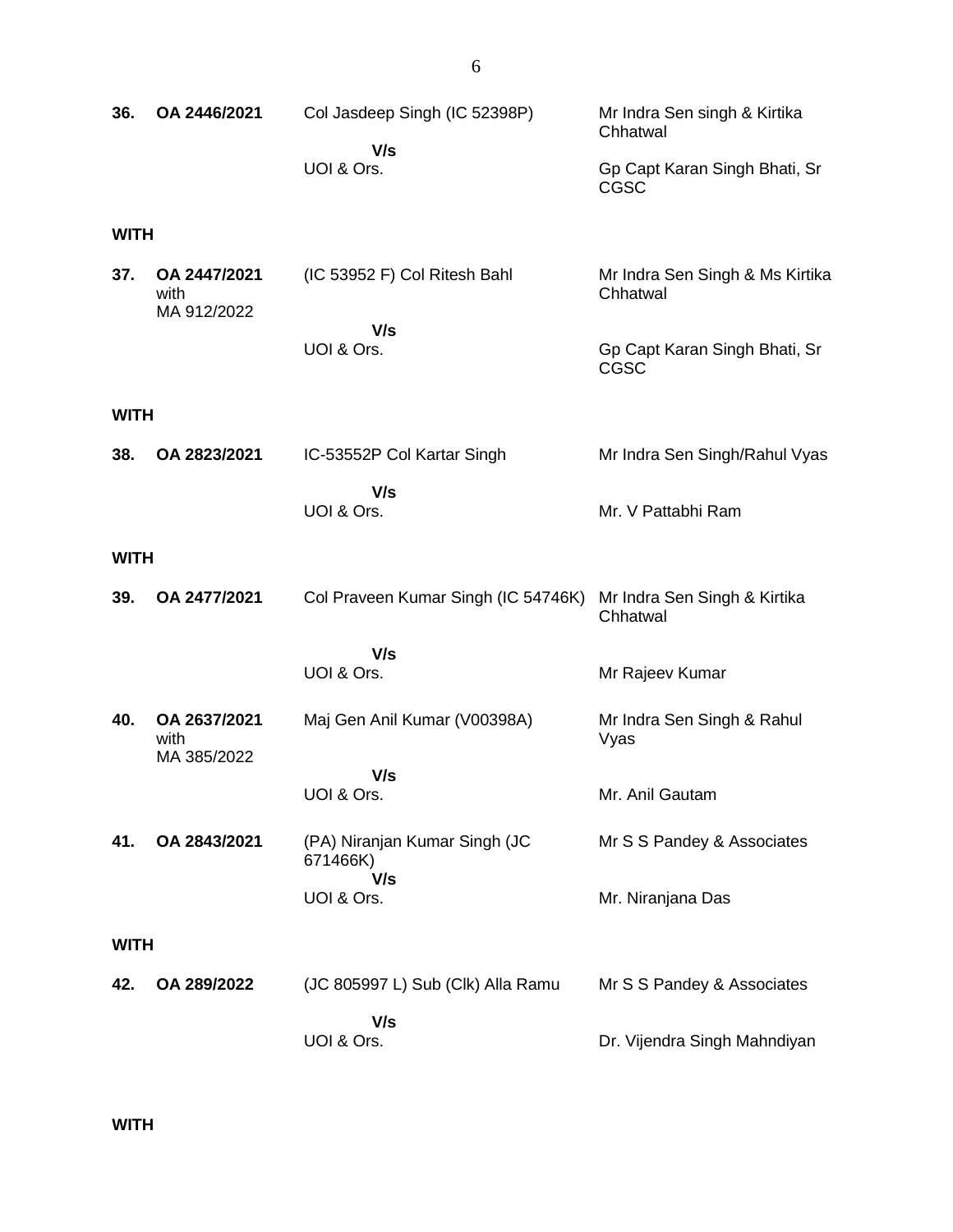| 43.         | OA 290/2022                    | (JC 670940 A) Sub (PA) Vijay Singh                                        | Mr S S Pandey & Associates            |
|-------------|--------------------------------|---------------------------------------------------------------------------|---------------------------------------|
|             |                                | V/s<br>UOI & Ors.                                                         | Mr. Shyam Narayan                     |
| <b>WITH</b> |                                |                                                                           |                                       |
| 44.         | OA 291/2022                    | JC-805901X Sub/clk Munish Pratap<br>Singh<br>V/s                          | Mr S S Pandey & Associates            |
|             |                                | UOI & Ors.                                                                | Mr. V Pattabhi Ram                    |
| 45.         | OA 2855/2021                   | Lt Purushark Suyal (08865-Y)                                              | Mr Rajiv Manglik                      |
|             |                                | V/s<br>UOI & Ors.                                                         | Mr. Anil Gautam                       |
| 46.         | OA 103/2022<br>(OA 55/2021 RB, | L/Nk Kiranmoy Sanyal (15180300N)                                          | Mr Rajiv Manglik                      |
|             | Kolkata)                       | V/s<br>UOI & Ors.                                                         | Mr Ashok Chaitanya                    |
|             | <b>Pleadings Complete</b>      |                                                                           |                                       |
| 47.         | OA 1350/2020                   | JC-703506W Nb Sub Kiratwad<br>Dnyanoba Manika<br>V/s                      | Mr. Ajit Kakkar & Associates          |
|             |                                | UOI & Ors.                                                                | Mr. Neeraj Sr. CGSC                   |
| 48.         | OA 672/2021<br>with            | (IC-47908 F) Col Ran Singh Dudee<br>(Retd)                                | In Person                             |
|             | MA 262/2022                    | V/s<br>UOI & Ors.                                                         | Gp Capt Karan Singh Bhati, Sr<br>CGSC |
| 49.         | OA (Appeal)<br>777/2021        | Ex Nk (Clk/SD) Abhimunyu Kumar (No Mr Chandan Kumar & Shakti<br>7785765K) | Jaidwal                               |
|             |                                | V/s<br>UOI & Ors.                                                         | Mr. Anil Gautam                       |
| 50.         | OA 9/2022                      | Ex Sgt Amit Kumar Tripathi (791712 T)                                     | Mr Ved Prakash & Mr Devendra<br>Kumar |
|             |                                | V/s<br>UOI & Ors.                                                         | Mr Prabodh Kumar                      |
|             | <b>FOR FINAL HEARING</b>       |                                                                           |                                       |
| 51.         | OA 1623/2020                   | Maj Tarun Singh Kushwaha (NTR-<br>16872M)                                 | Mr. Alok Kishore                      |
|             |                                | V/s<br>UOI & Ors.                                                         | Dr. Vijendra Singh Mahndiyan          |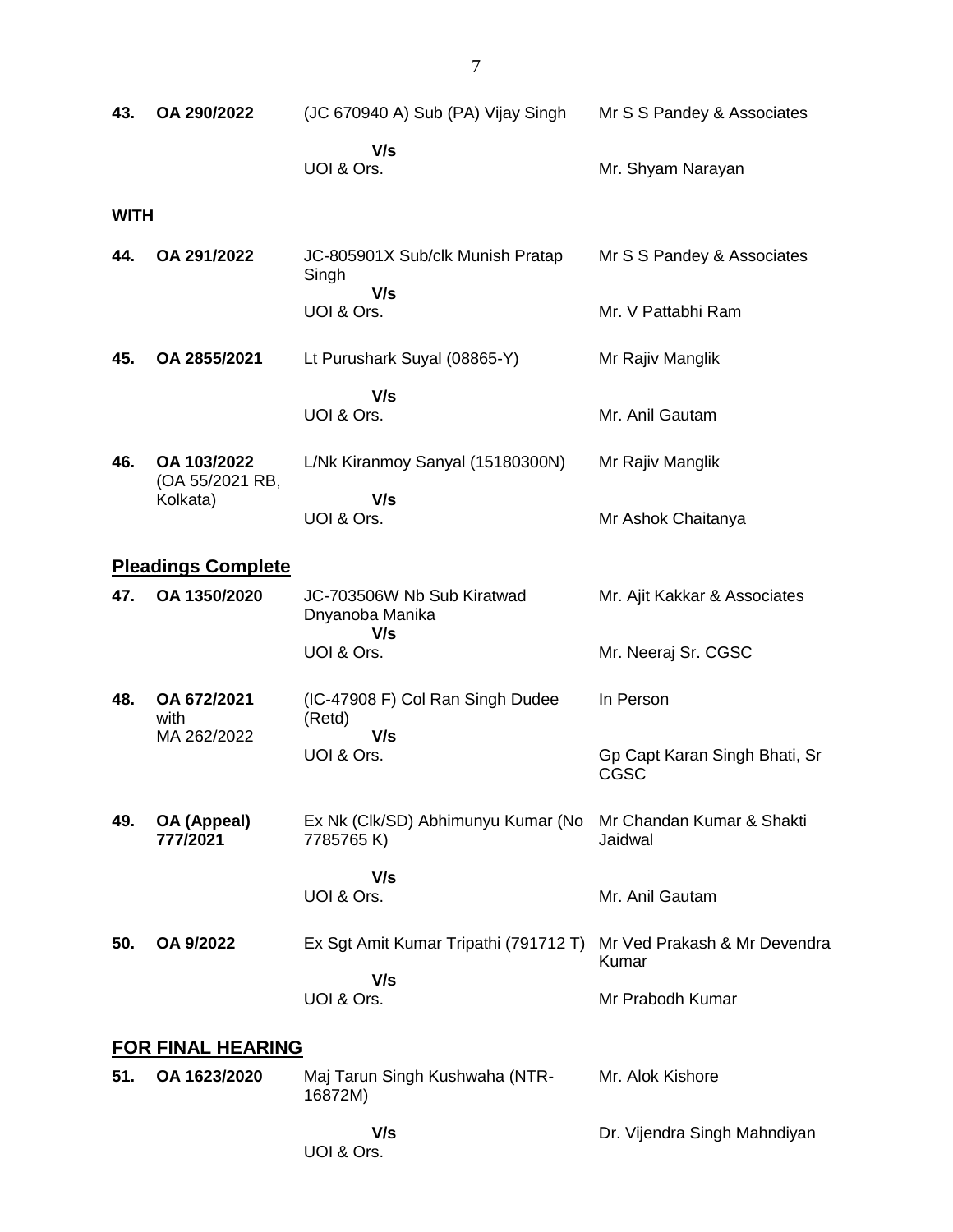## **MATTERS FROM REGULAR LIST**

| 52.         | OA 514/2014         | Maj Gen RS Lathwal (Retd.)                 | Mr. SS Pandey                                          |
|-------------|---------------------|--------------------------------------------|--------------------------------------------------------|
|             |                     | V/s<br>UOI & Ors.                          | Mr V Pattabhi Ram for R 1-4, Mr<br>Anil Gautam for R-5 |
| <b>WITH</b> |                     |                                            |                                                        |
| 53.         | OA 567/2015         | Maj Gen T S Sidana                         | Mr. S S Pandey                                         |
|             |                     | V/s<br>UOI & Ors.                          | Mr V Pattabhi Ram for R 1-3<br>Mr Anil Gautam for R-4  |
| 54.         | OA 566/2017<br>with | Nb Sub Suresh Kumar Pandey                 | Ms Archana Ramesh                                      |
|             | MA 480/2017         | V/s<br>UOI & Ors.                          | Mr Anil Gautam                                         |
| 55.         | OA 1775/2017        | Lt Col Y P Nanda (Retd) (TA-42036A)        | Mr. IS Singh/Abhishek Singh                            |
|             |                     | V/s<br>UOI & Ors.                          | Mr Rajesh Kumar Das                                    |
| 56.         | OA 1790/2017        | Col Tejinder Singh Kahlon (IC-49102A) None |                                                        |
|             |                     | V/s<br>UOI & Ors.                          | Mr. Karan Singh Bhati Sr. CGSC<br>for $R$ 1-2          |
| 57.         | OA 1975/2017        | Lt Col Manish Kumar (MR 08939L)            | Ms. Archana Ramesh                                     |
|             |                     | V/s<br>UOI & Ors.                          | Mr. Avdhesh Kumar Singh                                |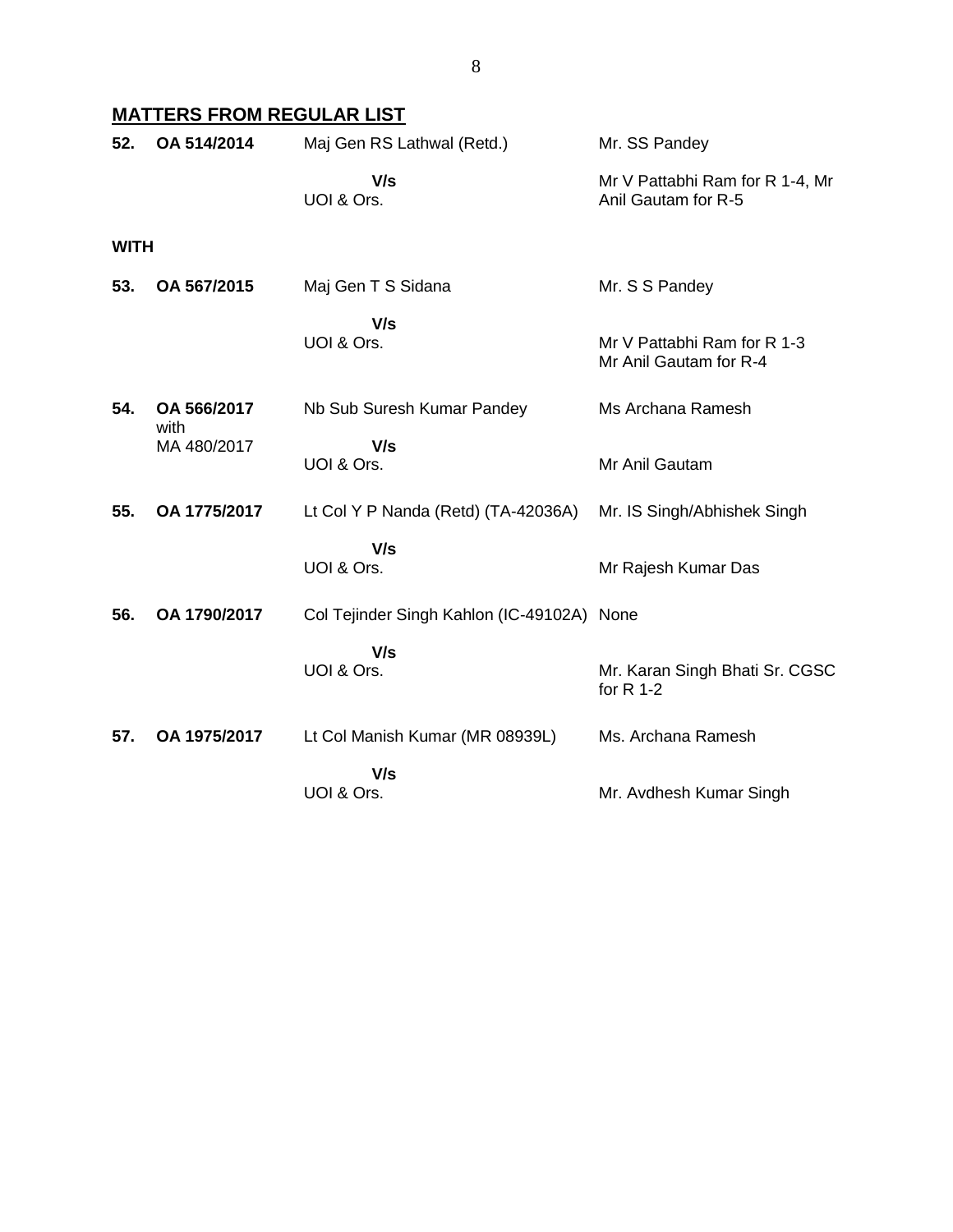# **ARMED FORCES TRIBUNAL, PRINCIPAL BENCH, NEW DELHI LIST OF BUSINESS**

**Date: 11-04-2022**

**Timing: 11:00 AM**

### **PRINCIPAL REGISTRAR COURT**

## **PRINCIPAL REGISTRAR COURT WILL SIT FROM 12.00 NOON TO 1.00 PM**

### **THE FOLLOWING CASES SHALL BE TAKEN THROUGH VIRTUAL HEARING**

### **Link for Virtual Hearing Principal Registrar Court:**

#### <https://aftpb.webex.com/meet/vcaftpb>

|    | S. No. Case No.                        | <b>Parties Name</b>                                                            | <b>Advocate for Petitioner /</b><br><b>Respondents</b> |
|----|----------------------------------------|--------------------------------------------------------------------------------|--------------------------------------------------------|
|    | <b>Pleadings Complete</b>              |                                                                                |                                                        |
| 1. | OA 2205/2021<br>with<br>MA 2313/2021 & | Ex Sgt Dinesh Chandra Vidyarathi<br>(751214)                                   | Mr Baljeet Singh & Deepika<br>Sheoran                  |
|    | 920/2022                               | V/s                                                                            |                                                        |
|    |                                        | UOI & Ors.                                                                     | Ms Jyotsna Kaushik                                     |
| 2. | OA 2553/2021<br>with                   | Ex Nb Sub Sasidharan V (844400N)                                               | Mr V S Kadian                                          |
|    | MA 2699/2021                           | V/s                                                                            |                                                        |
|    |                                        | UOI & Ors.                                                                     | Mr. Rajesh Kumar Das                                   |
| 3. | OA 2821/2021<br>with<br>MA 3023/2021   | Air CMDE Kishore Kumar Singh 18736 Mr Ajit Kakkar & Assocites<br>AE (M) (Retd) |                                                        |
|    |                                        | V/s                                                                            |                                                        |
|    |                                        | UOI & Ors.                                                                     | Mr. Rajeev Kumar                                       |
|    | <b>Pleadings Not Complete</b>          |                                                                                |                                                        |
| 4. | OA 2188/2021<br>with                   | Ex Hav Hony Nb Sub Harendra Singh<br>(14535267 M)<br>V/s                       | Mr Virender Singh Kadian                               |
|    | MA 2288/2021                           | UOI & Ors.                                                                     | Mr Anil Gautam                                         |
| 5. | OA 2204/2021<br>with                   | Ex Sgt Vimal Rawat (797136 B)                                                  | Mr Kritendra Tiwari                                    |
|    | MA 2312/2021                           | V/s                                                                            |                                                        |
|    |                                        | UOI & Ors.                                                                     | <b>Mr Arvind Kumar</b>                                 |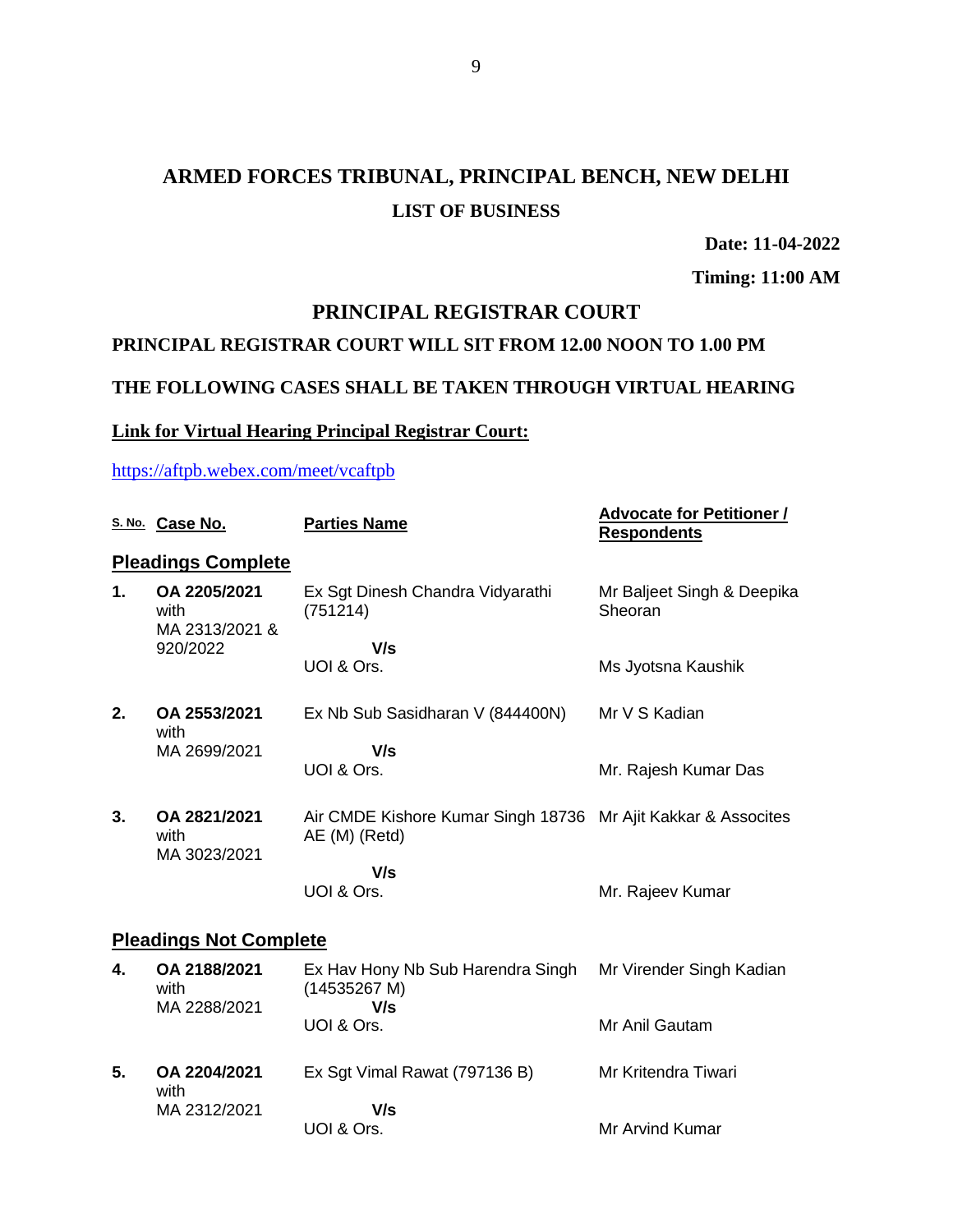| 6.  | OA 2440/2021<br>with<br>MA 2548/2021 | Ex Sep Rajender Singh (No<br>139429721)             | Mr Anil Kumar Mishra & Sunil<br>Bhati |
|-----|--------------------------------------|-----------------------------------------------------|---------------------------------------|
|     |                                      | V/s                                                 |                                       |
|     |                                      | UOI & Ors.                                          | Mr J S Rawat                          |
| 7.  | OA 2454/2021                         | Sgt Prem Kumar Mishra (Retd)<br>$(792429-A)$        | Mr Ramniwas Bansal                    |
|     |                                      | V/s<br>UOI & Ors.                                   | Mr Prabodh Kumar                      |
| 8.  | OA 2455/2021                         | (02758 T) Capt (IN) V N Sridharan<br>(Retd)         | Mr Shakti Chand Jaidwal               |
|     |                                      | V/s                                                 |                                       |
|     |                                      | UOI & Ors.                                          | Mr Waize Ali Noor                     |
| 9.  | OA 2456/2021                         | (683566 S) MWO (HFO) Ranjan<br>Shukla (Retd)        | Mr Ramniwas Bansal                    |
|     |                                      | V/s                                                 |                                       |
|     |                                      | UOI & Ors.                                          | Mr K K Tyagi                          |
| 10. | OA 2459/2021<br>with                 | Cpl J P Srivastva (Retd) (796436)                   | Mr Manoj Kr Gupta                     |
|     | MA 2563/2021                         | V/s<br>UOI & Ors.                                   | Mr. Satya Ranjan Swain                |
| 11. | OA 2460/2021<br>with                 | 673282-N Sgt Hari Dev Sharma (Retd)                 | Mr AK Chaudhary                       |
|     | MA 2564/2021                         | V/s<br>UOI & Ors.                                   | Mr Y P Singh                          |
| 12. | OA 2461/2021<br>with                 | 648137-S MWO (HFL) R P Nair (Retd) Mr A K Chaudhary |                                       |
|     | MA 2565/2021                         | V/s<br>UOI & Ors.                                   | Mr D K Sabat                          |
| 13. | OA 2462/2021<br>with<br>MA 2566/2021 | 656052-T JWO Subash Chandra<br>Behera (Retd)        | Mr A K Chaudhary                      |
|     |                                      | V/s                                                 |                                       |
|     |                                      | UOI & Ors.                                          | Mr V Pattabhi Ram                     |
| 14. | OA 2463/2021                         | L NK Prabal Singh Panwar (Retd.)<br>(4074298H)      | Mr U S Maurya                         |
|     |                                      | V/s                                                 |                                       |
|     |                                      | UOI & Ors.                                          | Ms Jyotsna Kaushik                    |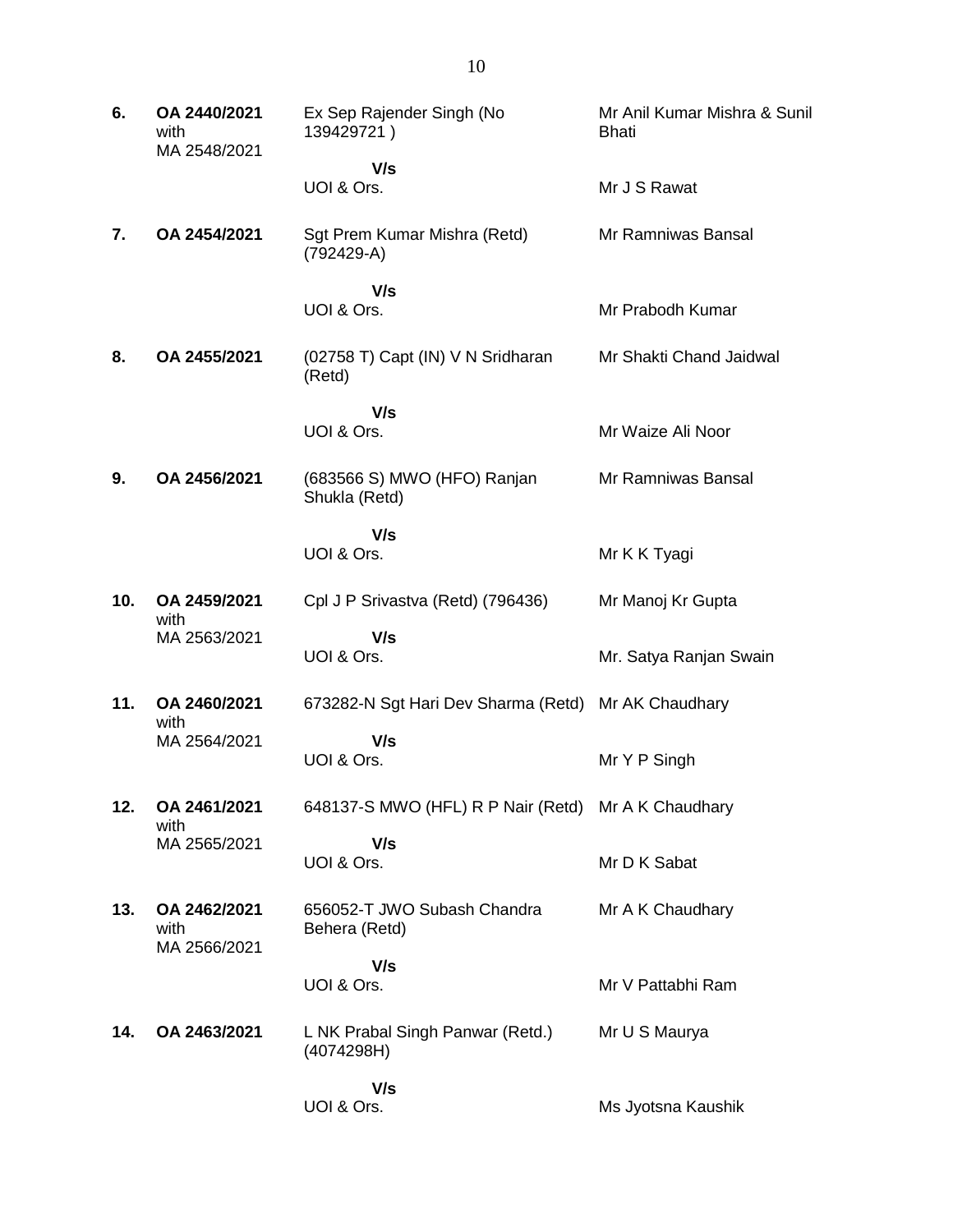| 15. | OA 2464/2021         | Ex AC(U/T) Ram Chandra Choudhary Mr Pushpendra Kumar Dhaka<br>(7011666T) |                                                      |
|-----|----------------------|--------------------------------------------------------------------------|------------------------------------------------------|
|     |                      | V/s<br>UOI & Ors.                                                        | Mr. Neeraj, Sr CGSC                                  |
| 16. | OA 2465/2021         | Col Arun Sood (Retd) (IC 54716M)                                         | Mr S S Pandey & Associates                           |
|     |                      | V/s<br>UOI & Ors.                                                        | Mr. Neeraj, Sr CGSC                                  |
| 17. | OA 2467/2021<br>with | Capt KJS Bakshi (Retd.) (SS 32460 P)                                     | Mr Raj Kumar                                         |
|     | MA 2581/2021         | V/s<br>UOI & Ors & Ors.                                                  | Ms Barkha Babbar                                     |
| 18. | OA 2468/2021         | (628250) WO Swapan Kumar Dey<br>(Retd)                                   | Mr Manoj Kumar Gupta                                 |
|     |                      | V/s<br>UOI & Ors.                                                        | Ms Jyotsna Kaushik                                   |
| 19. | OA 2470/2021         | JC-669135K Sub Nirakar Rout (Retd)                                       | Mr Bikrama Sah                                       |
|     |                      | V/s<br>UOI & Ors.                                                        | Ms Jyotsna Kaushik                                   |
| 20. | OA 2471/2021         | (JC 667815 L) Sub Amjad Sultan<br>(Retd)                                 | Mr Bikrama Sah                                       |
|     |                      | V/s<br>UOI & Ors.                                                        | Mr V Pattabhi Ram                                    |
| 21. | OA 2472/2021         | (IC 46629 K) Col Paramjit Arya (Retd)                                    | Mr Bikrama Sah & Ms Jasvinder<br>Kaur                |
|     |                      | V/s<br>UOI & Ors.                                                        | Mr Y P Singh                                         |
| 22. | OA 2476/2021         | Sgt Amit Kumar Srivastava (Retd)<br>(770366)                             | Mr Manoj Kr Gupta                                    |
|     |                      | V/s<br>UOI & Ors.                                                        | Mr Prabodh Kumar                                     |
| 23. | OA 2478/2021<br>with | Ex Hav Ram Kishore (1073709 F)                                           | Mr Bikrama Sah & Ms Mamta<br>Pannikar                |
|     | MA 2588/2021         | V/s<br>UOI & Ors.                                                        | Mr Prabodh Kumar for R 1-2 & 5<br>and None for R 3-4 |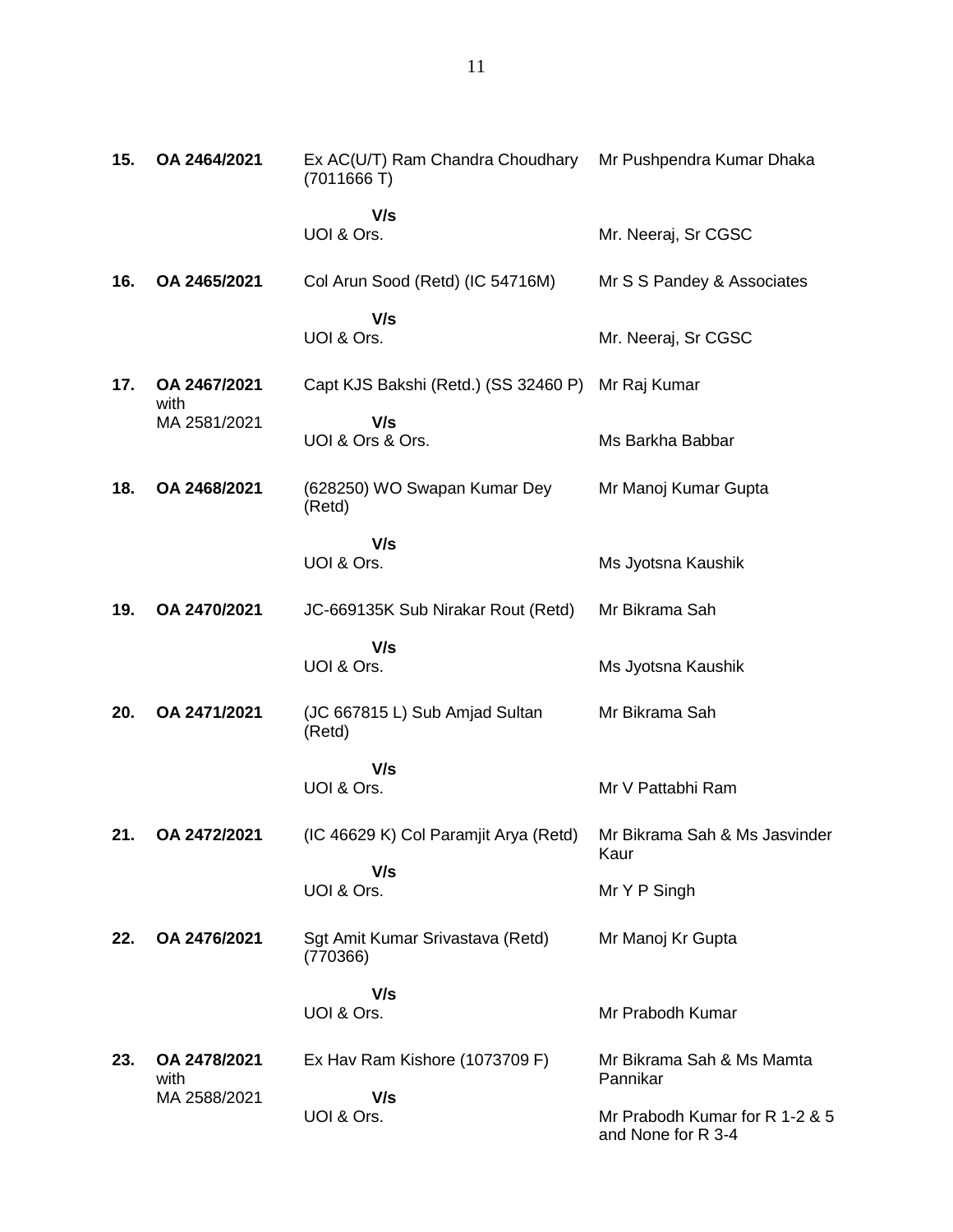| 24. | OA 2479/2021<br>with<br>MA 2589/2021 | MWO (HFO) Charan Singh (Retd) (No Mr Ramniwas Bansal<br>632981 T) |                                         |
|-----|--------------------------------------|-------------------------------------------------------------------|-----------------------------------------|
|     |                                      | V/s                                                               |                                         |
|     |                                      | UOI & Ors.                                                        | Mr Anil Gautam                          |
| 25. | OA 2480/2021                         | Ex LEM (P) Khaimkaran Gautam (No<br>212759 W)                     | Mr Ved Prakash & Devendra<br>Kumar      |
|     |                                      | V/s<br>UOI & Ors.                                                 | Mr Anil Gautam                          |
|     | <b>Final Opportunities</b>           |                                                                   |                                         |
| 26. | OA 106/2019                          | IC-24132M Lt Col K P Radhakrishnan                                | Mr. A K Aggarwal                        |
|     |                                      | V/s<br>UOI & Ors.                                                 | Mr. Prabodh Kumar                       |
| 27. | OA 750/2021                          | Ex Rect Mayank Oli (14949726-Y)                                   | Mr Narender Kaushik & Pankaj<br>Kaushik |
|     |                                      | V/s<br>UOI & Ors.                                                 | Mr. Neeraj, Sr. CGSC                    |
| 28. | OA 2322/2021<br>with<br>MA 2429/2021 | Ex Sgt Dharmendra Singh (775733 K)                                | Mr Ranjan Kumar                         |
|     |                                      | V/s<br>UOI & Ors.                                                 | Ms Jyotsna Kaushik                      |
| 29. | OA 2677/2021<br>with                 | WO Balvir Singh (Retd) (690476-R)                                 | Mr Ramniwas Bansal                      |
|     | MA 2827/2021                         | V/s<br>UOI & Ors.                                                 | Ms. Jyotsna Kaushik                     |
| 30. | OA 2781/2021<br>with                 | (IC 40027 A) Maj Devendra Kumar Roy Athena Legal<br>(Retd)        |                                         |
|     | MA 2972/2021<br>(OA 8/2020 RB        | V/s                                                               |                                         |
|     | Kolkata)                             | UOI & Ors.                                                        | Mr. Avdhesh Kumar Singh                 |
| 31. | OA 2782/2021<br>with<br>MA 2973/2021 | IC-40027 Major Devendra Kumar Roy<br>(Retd)                       | Athena Legal                            |
|     | (OA 9/2020 RB                        | V/s                                                               |                                         |
|     | Kolkata)                             | UOI & Ors.                                                        | Mr. Avdhesh Kumar Singh                 |
| 32. | OA 2812/2021<br>with<br>MA 2998/2021 | MWO Shreekumar Shreedharan Nair<br>(Retd) (625176-H)              | Mr Ramniwas Bansal                      |
|     |                                      | V/s                                                               |                                         |
|     |                                      | UOI & Ors.                                                        | Ms. Jyotsna Kaushik                     |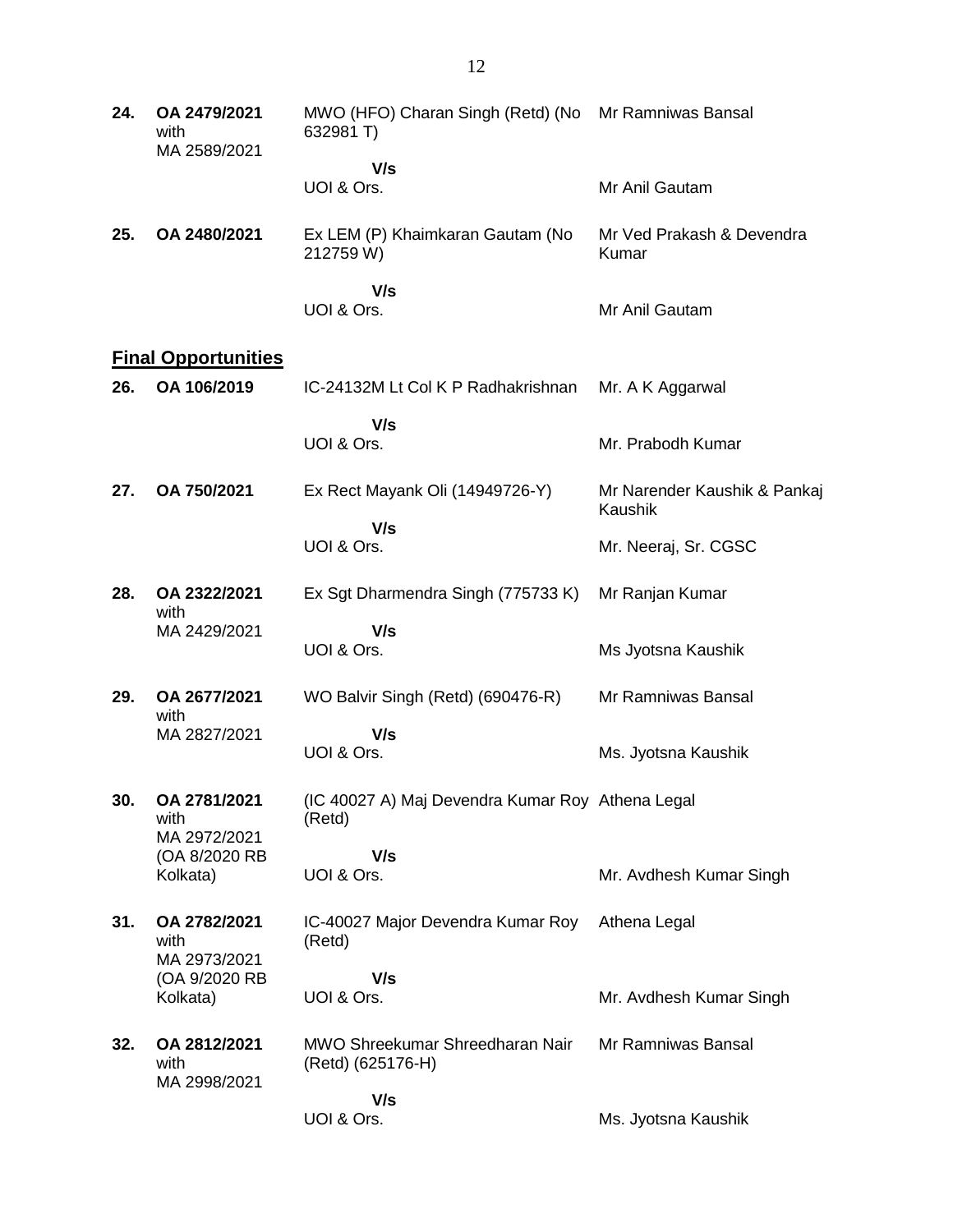| 33. | OA 2819/2021<br>with<br>MA 3013/2021 | 677804-K HFO (MWO) Awadhesh<br>Kumar Singh (Retd)                                           | Mr Durgesh Kumar Sharma               |
|-----|--------------------------------------|---------------------------------------------------------------------------------------------|---------------------------------------|
|     |                                      | V/s<br>UOI & Ors.                                                                           | Mr. K K Tyagi                         |
| 34. | OA 2820/2021<br>with<br>MA 3022/2021 | Ex Sep Kallappa B Ambarshetti<br>$(14367152-H)$                                             | Mr Ajit Kakkar & Associates           |
|     |                                      | V/s<br>UOI & Ors.                                                                           | Ms. Jyotsna Kaushik                   |
| 35. | OA 2824/2021                         | 682216 JWO Arvind Kumar Yadav<br>(Retd)                                                     | Mr Manoj Kumar Gupta                  |
|     |                                      | V/s<br>UOI & Ors.                                                                           | Mr. Prabodh Kumar                     |
| 36. | OA 2829/2021<br>with<br>MA 3031/2021 | (709069) Sgt Mukesh Kumar Singh<br>(Retd)                                                   | Mr Manoj Kumar Gupta                  |
|     |                                      | V/s<br>UOI & Ors.                                                                           | Mr. Anil Gautam                       |
| 37. | OA 2835/2021<br>with<br>MA 3039/2021 | Cdr V M Tyagi (Retd) (87608-H)                                                              | Ms Pallavi Awasthi                    |
|     |                                      | V/s<br>UOI & Ors.                                                                           | Mr. J S Yadav                         |
| 38. | OA 2839/2021<br>with                 | (677546 B) Sgt Braham Savroop<br>Bhatia (Retd)                                              | Mr Ramniwas Bansal                    |
|     | MA 3041/2021                         | V/s<br>UOI & Ors.                                                                           | Mr. Satya Ranjan Swain                |
| 39. | OA 2841/2021<br>with<br>MA 3043/2021 | Ex SCPO Ram Pujan Singh (108220)<br>F)                                                      | Mr Ved Prakash & Mr Devendra<br>Kumar |
|     |                                      | V/s<br>UOI & Ors.                                                                           | Mr. K K Tyagi                         |
| 40. | OA 2844/2021<br>with<br>MA 3052/2021 | Ex Nk Mahesh Kumar Thapa (5755639 Mr Ajit Kakkar & Associates<br>W)                         |                                       |
|     |                                      | V/s<br>UOI & Ors.                                                                           | Mr. Arvind Kumar                      |
| 41. | OA 2845/2021<br>with<br>MA 3053/2021 | Indu Dhaka W/o (271363) Late Ex LAC Mr Ashok Kumar & Mr Pardeep<br>Jitender Pal Singh Dhaka | Singh Nandal                          |
|     |                                      | V/s<br>UOI & Ors.                                                                           | Mr. Prabodh Kumar                     |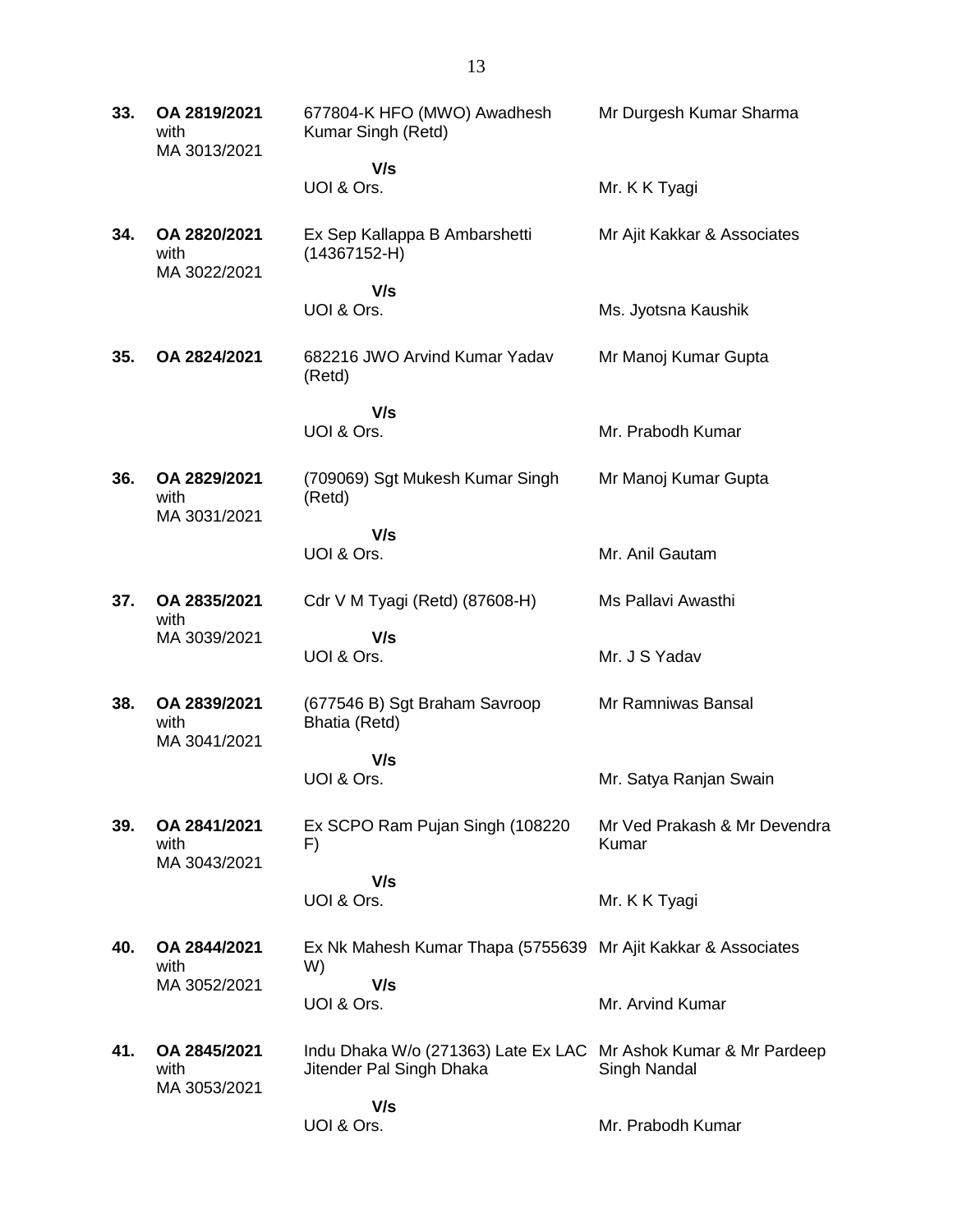| 42.                                                  | OA 2846/2021                         | Ex CPO Vijender Singh (165911-Y)                      | Mr Harender Singh Sangwan             |
|------------------------------------------------------|--------------------------------------|-------------------------------------------------------|---------------------------------------|
|                                                      |                                      | V/s<br>UOI & Ors.                                     | Mr. Avdhesh Kumar Singh               |
| 43.                                                  | OA 2848/2021                         | Wg Cdr Shantanu (25228-B)                             | Mr Ajit Kakkar & Associates           |
|                                                      |                                      | V/s<br>UOI & Ors.                                     | Mr. Anil Gautam Sr CGSC               |
| 44.                                                  | OA 2849/2021<br>with<br>MA 3054/2021 | Jugal Kishore Bhatt Ex LRO (SPL) No<br>116955-H)      | Mr Narender Kaushik & Pankaj<br>Kaush |
|                                                      |                                      | V/s<br>UOI & Ors.                                     | Mr. Arvind Patel                      |
| 45.                                                  | OA 2893/2021                         | Ex MWO Uday Kumar Roy (No<br>668950)                  | Mr Baljeet Singh & Deepika<br>Sheorn  |
|                                                      |                                      | V/s<br>UOI & Ors.                                     | Mr Rajeev Kumar                       |
| <b>First Time Listed For Completion Of Pleadings</b> |                                      |                                                       |                                       |
| 46.                                                  | OA 1045/2019<br>with<br>MA 1719/2019 | Ex Sigmn Omkar Singh Dhaka (No<br>14255794 W)         | Mr Virender Singh Kadian              |
|                                                      |                                      | V/s<br>UOI & Ors.                                     |                                       |
|                                                      |                                      |                                                       | Mr. Rajesh Kumar Das                  |
| 47.                                                  | OA 1565/2021<br>with<br>MA 1464/2021 | Capt (IN) Chandra Sekhar Panda<br>(Retd) (No 70275 R) | Mr KR Verma                           |
|                                                      |                                      | V/s                                                   |                                       |
|                                                      |                                      | UOI & Ors.                                            | Dr. Vijendra Singh Mahndiyan          |
| 48.                                                  | OA 140/2022<br>with                  | JC-297709N Ex Sub Bikrama Singh                       | Mr Kritendra Tiwari                   |
|                                                      | MA 221/2022                          | V/s                                                   |                                       |
|                                                      |                                      | UOI & Ors.                                            | Ms Barkha Babbar                      |
| 49.                                                  | OA 141/2022<br>with<br>MA 222/2022   | Ex Sep Jadhav Sharad Mothobhau<br>$(2805677 - H)$     | Mr Kritendra Tiwari                   |
|                                                      |                                      | V/s                                                   |                                       |
|                                                      |                                      | UOI & Ors.                                            | Mr Arvind Patel                       |
| 50.                                                  | OA 142/2022<br>with                  | Sgt Sanjay Kumar (Retd) (795892)                      | Mr Manoj Kr Gupta                     |
|                                                      | MA 223/2022                          | V/s<br>UOI & Ors.                                     | Mr Satya Ranjan Swain                 |